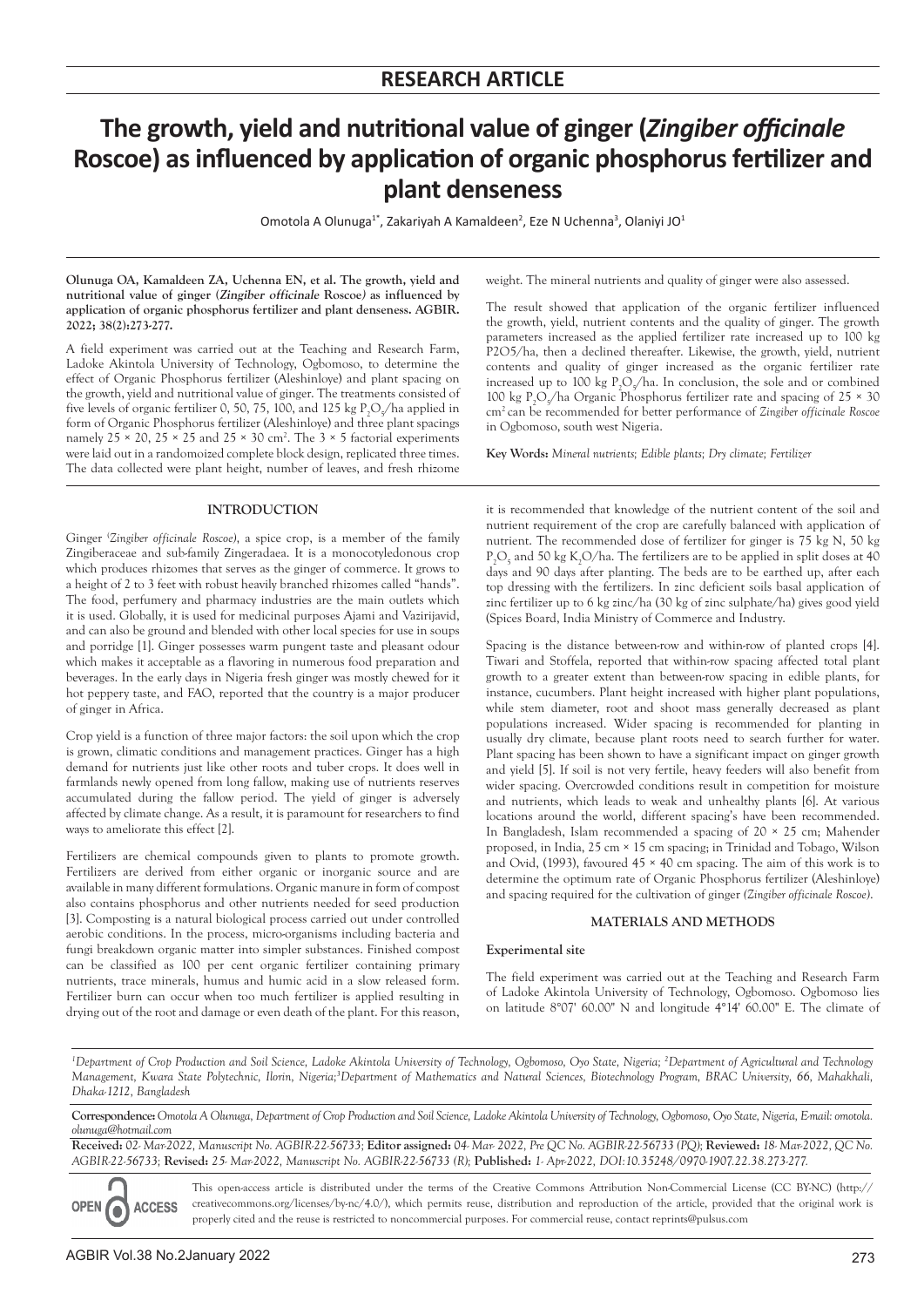# **Olunuga, et al.**

Ogbomoso is mostly influenced by the North - East trade wind. Temperature ranges from 28°C to 300°C and the humidity of this area is high (74%) all year round except in January when the dry wind blow from the North. Annual rainfall for this area is 1200 mm.

## **Land preparation**

The experimental area was divided into three blocks. Each block was further sub-divided into 15 plots with each plot measuring 1 m by 1 m with 0.5 m gap within the block and 1 m between blocks for easy cultural activities. These were arranged in a factorial experiment and fitted into a randomised complete block design with three replications. The experimental site's soil was sampled using a soil Auger. The soil samples were air dried and sieved using a 0.02 mm wire mesh sieve. The particle size estimate was determined utilising hydrometer method proposed by Bouyoucos [7].

### **Soil properties**

The following are the soil properties: Soil pH-6.0; Available phosphorus-5.77 ppm; Texture class-sandy loam; Sand-86.7 percent; Silt-9.2 percent; Clay-4.10 percent; Ca<sup>2</sup>2.25 c mol kg<sup>1</sup>; Mg2 -1.12 c mol kg<sup>1</sup>; Na-0.4 c mol kg<sup>1</sup>.

### **Treatment and experimental design**

The treatments consisted of five levels of Organic Phosphorus fertilizer (Aleshinloye) at the rate 0, 50, 75, 100, and 125 kg  $P_2O_5/h$ a and three planting distances ( $25 \times 20$ ,  $25 \times 25$ , and  $25 \times 30$  cm<sup>2</sup>) with ginger as a test crop. And the experiment design as described below (Figure 1).



**Figure 1)** *Experimental plot layout of a factorial experiment laid out in RCBD with three replicates. Note: Keys:*  $S_1 = 25 \times 20$  cm<sup>2</sup>,  $S_2 = 25 \times 25$  cm<sup>2</sup>,  $S_3 = 25 \times 30$ *cm<sup>2</sup>*, T<sub>0</sub>=0 kg P<sub>2</sub>O<sub>5</sub>/ha, T<sub>1</sub>=50 kg P<sub>2</sub>O<sub>5</sub>/ha, T<sub>2</sub>=75 kg P<sub>2</sub>O<sub>5</sub>/ha, T<sub>3</sub>=100 kg *P2 O5 /ha, T4 =125 kg P2 O5 /ha.*

# **Planting**

The recommended cultural practices, proposed by Kerala Agricultural University, were consistently used for all treatments.

It was carried out when the green leaves started changing colour from green to yellow by hand pulling. The rhizomes were separated from the ginger plant with the use of sharp knife.

## **Data collection**

Data collection commenced immediately after sprouting occurred and continued at 2 weeks interval. Parameters assessed included: germination date, height of germinated plants, and the number of leaves. The plant height was measured using a measuring rule, and the numbers of leaves were determined by counting, rhizome yield was determine using a sensitive digital weighing balance and nutritional values were determined after harvest.

# **Nutritional value analysis**

The macrokjeldahl technique, as specified by Baur and Ensminger, was used to estimate crude protein concentration [8]. The vanadomolybdate yellow colorimetry technique was used to measure the phosphorus concentration as proposed by Jackson, 1964. Dilute hydrochloric acid was used to treat samples for starch analysis (PENTA, Chrudim). Polarimetry was used to determine the optical rotation of the solution after clarifying and filtration. Routine concentration was measured in all samples using a modified approach described by Deineka, Grigor'ev and Staroverov, and Gokarn [9]. Other proximate analyses of ginger were performed chemically in accordance with the AOAC's standard techniques of analysis (1990, 1998, 1984).

### **Data analysis**

Data collected were subjected to analysis of variance (ANOVA) and significant means were separated by using the least significant difference at 5% level of probability [10].

# **RESULTS**

### **Plant height**

The mean plant height of ginger is represented in Table 1. The plant height improved by the application of Organic Phosphorus fertilizer (Aleshinloye) with the highest value obtained from plant treated with 100 kg  $P_2O_{s}/$ ha, irrespective of the planting distance. The plant height increased as the fertilizer rates increased from 0 kg to 100 kg  $P_2O_5$ /ha, then a decline thereafter. The mean plant height of ginger was improved by the plant spacing at different sampling occasions. The highest plant height was obtained from the plant spaced at  $25 \times 30$  cm<sup>2</sup> while  $25 \times 20$  cm<sup>2</sup> spacing gave the least value (Table 1). The combined effect of plant spacing and the applied Organic Phosphorus fertilizer (Aleshinloye) influenced the plant height. The highest mean of 29.47 was recorded at the rate of 100 kg  $P_2O_5$ /ha and 25 × 30 cm<sup>2</sup> spacing treatment combinations [11].

# **Number of leaves**

The mean number of leaves of ginger is represented in Table 2. The mean number of leaves increased as the plant aged. The applied P fertilizer increased the number of leaves of ginger plant with the highest value obtained at 100 kg  $P_2O_s/ha$ . As the applied fertilizer rates increased from 0 kg up to 100 kg  $P_2O_s/$ ha, the mean number of leaves increased, then a decline thereafter. The mean numbers of leaves of ginger were also improved by plant spacing at different sampling occasions. The highest plant height was obtained from the plant spaced at  $25 \times 30$  cm<sup>2</sup> with those spaced at  $25 \times 20$  cm<sup>2</sup> recorded the least value (Table 2). The combined effect of plant spacing and the applied Organic Phosphorus fertilizer (Aleshinloye) influenced the mean number of leaves. The highest mean number of leaves at 20.92 was recorded at the rate of 100 kg  $P_2O_s/ha$  and 25  $\times$ 30 cm2 spacing treatment combinations [12].

# **Rhizome yield**

The ginger rhizome yield improved by the applied of P fertilizer with the highest value obtained from plants treated with 100 kg  $P_2O_5/$  ha while plants treated with 0 kg  $P_2O_5$ /ha gave the least value. The ginger rhizome yields also improved by plant spacing at different sampling occasions with the highest value obtained from plants spaced at  $25 \times 30$  cm<sup>2</sup> while those spaced at  $25 \times 20$  cm<sup>2</sup> recorded the least. The combined effect of plant spacing and the applied P fertilizer influenced the ginger rhizome yield with the highest value (14.8 t/ha) recorded at the rate of 100 kg  $P_2O_5$ /ha and 25 × 30 cm<sup>2</sup> spacing treatment combinations (Figure 2) [13].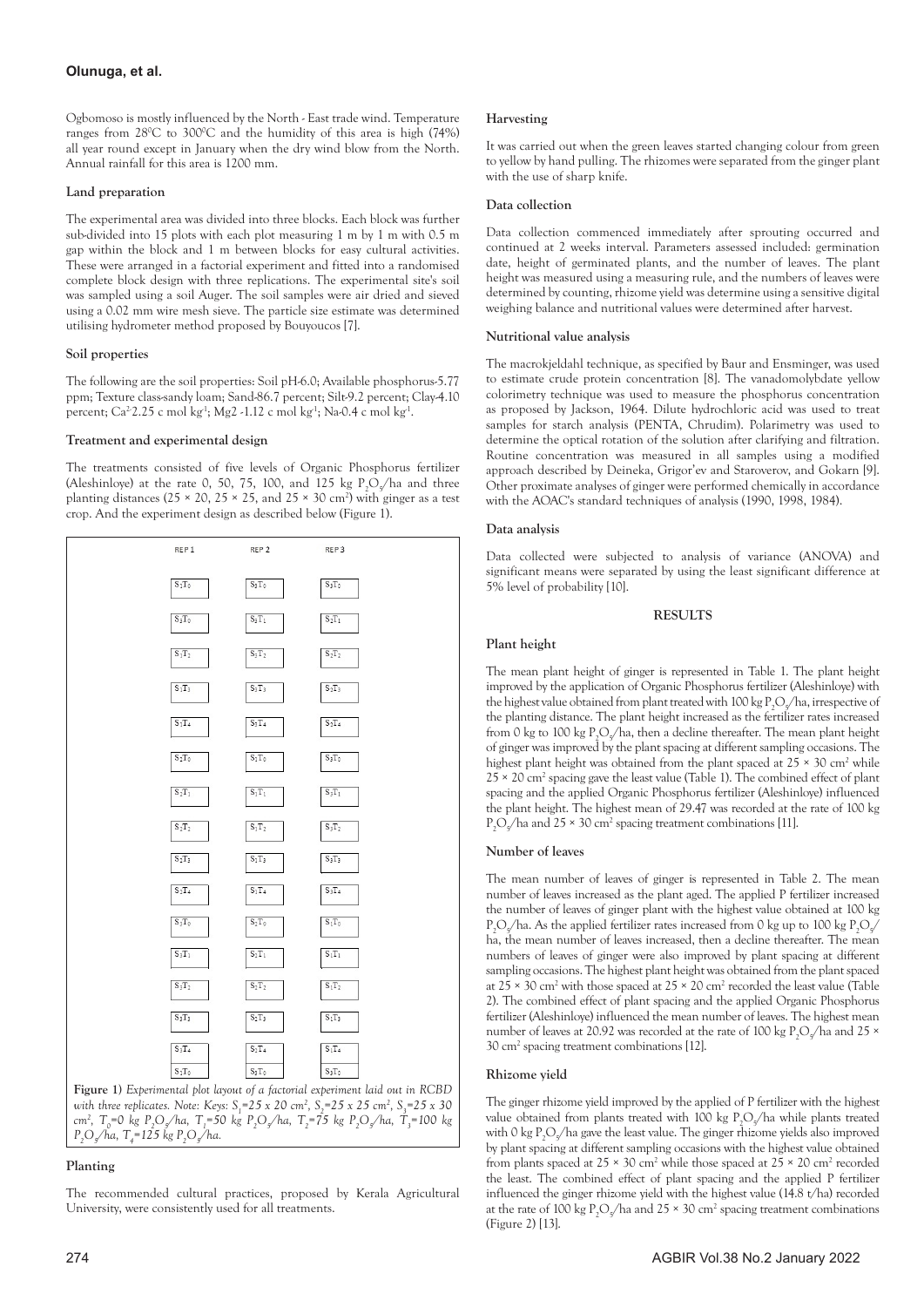**The growth, yield and nutritional value of ginger** *(Zingiber officinale Roscoe)* **as influenced by application of organic phosphorus fertilizer and plant denseness**

# **TABLE 1 The mean plant height of ginger plant as affected by organic phosphorus fertilizer and plant spacing at different sampling period**

| Plant height (cm)                   |                            |   |           |           |           |           |           |  |  |
|-------------------------------------|----------------------------|---|-----------|-----------|-----------|-----------|-----------|--|--|
| Weeks after planning                |                            |   |           |           |           |           |           |  |  |
| Plant spacing (cm)                  | Fertilizer rate(kg/<br>ha) | 8 | 10        | 12        | 14        | 16        | 18        |  |  |
| $25 \times 20$<br>21.39             | 0                          |   | 18.59     | 17.44     | 19.35     | 20.26     | 20.88     |  |  |
| 23.14                               | 50                         |   | 17.23     | 19.46     | 21.38     | 22.89     | 22.65     |  |  |
| 24.07                               | 75                         |   | 16.79     | 20.53     | 22.80     | 22.79     | 23.35     |  |  |
| 25.27                               | 100                        |   | 20.12     | 22.07     | 20.28     | 24.23     | 24.56     |  |  |
| 24.89                               | 125                        |   | 17.88     | 21.50     | 23.25     | 24.23     | 24.61     |  |  |
| 23.75                               | Mean                       |   | 18.18     | 20.02     | 21.61     | 22.68     | 23.21     |  |  |
| $25 \times 25$<br>21.24             | 0                          |   | 16.28     | 17.54     | 18.80     | 19.61     | 21.94     |  |  |
| 22.19                               | 50                         |   | 15.86     | 19.35     | 21.39     | 21.97     | 20.08     |  |  |
| 23.39                               | 75                         |   | 17.76     | 19.96     | 20.88     | 21.40     | 22.42     |  |  |
| 26.61                               | 100                        |   | 20.15     | 22.09     | 23.95     | 24.47     | 25.09     |  |  |
| 22.29                               | 125                        |   | 16.38     | 18.89     | 19.96     | 20.05     | 21.53     |  |  |
| 23.14                               | Mean                       |   | 17.29     | 19.57     | 21.00     | 21.5      | 22.21     |  |  |
| $25 \times 30$<br>23.81             | 0                          |   | 15.67     | 19.43     | 21.20     | 22.50     | 22.21     |  |  |
| 26.46                               | 50                         |   | 14.67     | 19.04     | 22.10     | 24.29     | 26.09     |  |  |
| 26.65                               | 75                         |   | 17.37     | 20.37     | 24.26     | 25.61     | 26.20     |  |  |
| 29.47                               | 100                        |   | 18.33     | 20.31     | 24.46     | 28.46     | 28.90     |  |  |
| 24.85                               | 125                        |   | 18.02     | 19.74     | 22.96     | 23.86     | 24.42     |  |  |
| 26.25                               | Mean                       |   | 16.81     | 19.78     | 23.00     | 24.95     | 25.73     |  |  |
| LSD(0.05)                           |                            |   |           |           |           |           |           |  |  |
| Spacing (NS)                        |                            |   | <b>NS</b> | <b>NS</b> | <b>NS</b> | <b>NS</b> | <b>NS</b> |  |  |
| Fertilizer rate (NS)                |                            |   | 3.27      | <b>NS</b> | <b>NS</b> | <b>NS</b> | <b>NS</b> |  |  |
| spacing × FR (NS)                   |                            |   | <b>NS</b> | <b>NS</b> | <b>NS</b> | <b>NS</b> | <b>NS</b> |  |  |
| ${\sf CV}$<br>27.00                 |                            |   | 19.46     | 23.15     | 23.71     | 26.75     | 26.38     |  |  |
| Note: NS: No significant difference |                            |   |           |           |           |           |           |  |  |

# **TABLE 2**

# **The mean number of leaves of ginger as affected by organic phosphorus fertilizer and spacing at different sampling period**

| <b>Number of leaves</b>      |                            |   |       |       |       |       |       |  |
|------------------------------|----------------------------|---|-------|-------|-------|-------|-------|--|
| Weeks after planning         |                            |   |       |       |       |       |       |  |
| <b>Plant Spacing</b><br>(cm) | Fertilizer Rate(kg/<br>ha) | 8 | 10    | 12    | 14    | 16    | 18    |  |
| $25 \times 20$<br>17.50      | 0                          |   | 9.90  | 13.08 | 16.42 | 15.97 | 16.28 |  |
| 19.47                        | 50                         |   | 11.00 | 14.08 | 15.75 | 17.66 | 18.33 |  |
| 18.52                        | 75                         |   | 11.33 | 14.75 | 15.25 | 17.33 | 19.83 |  |
| 20.51                        | 100                        |   | 13.00 | 15.75 | 14.89 | 19.17 | 17.83 |  |
| 17.67                        | 125                        |   | 10.00 | 12.92 | 18.00 | 16.50 | 17.08 |  |
| 18.73                        | Mean                       |   | 11.05 | 14.12 | 16.06 | 17.33 | 17.87 |  |
| $25 \times 25$<br>18.34      | $\mathsf 0$                |   | 10.22 | 13.47 | 16.03 | 16.75 | 17.67 |  |
| 18.67                        | 50                         |   | 10.92 | 13.50 | 16.00 | 17.25 | 17.53 |  |
| 19.30                        | 75                         |   | 10.75 | 13.58 | 15.83 | 17.42 | 18.08 |  |
| 19.68                        | 100                        |   | 12.33 | 15.25 | 16.83 | 17.67 | 18.83 |  |
| 17.50                        | 125                        |   | 11.83 | 14.00 | 16.42 | 16.42 | 17.17 |  |
| 18.70                        | Mean                       |   | 11.21 | 13.96 | 16.22 | 17.10 | 17.86 |  |
| $25 \times 30$<br>18.72      | $\mathsf 0$                |   | 8.00  | 14.92 | 13.25 | 15.06 | 19.08 |  |
| 19.63                        | 50                         |   | 10.92 | 13.25 | 16.83 | 18.58 | 18.00 |  |
| 16.39                        | 75                         |   | 10.00 | 15.25 | 16.17 | 17.92 | 15.75 |  |
| 20.92                        | 100                        |   | 11.17 | 15.92 | 17.00 | 18.33 | 19.67 |  |
| 18.93                        | 125                        |   | 10.33 | 13.33 | 15.67 | 17.50 | 18.17 |  |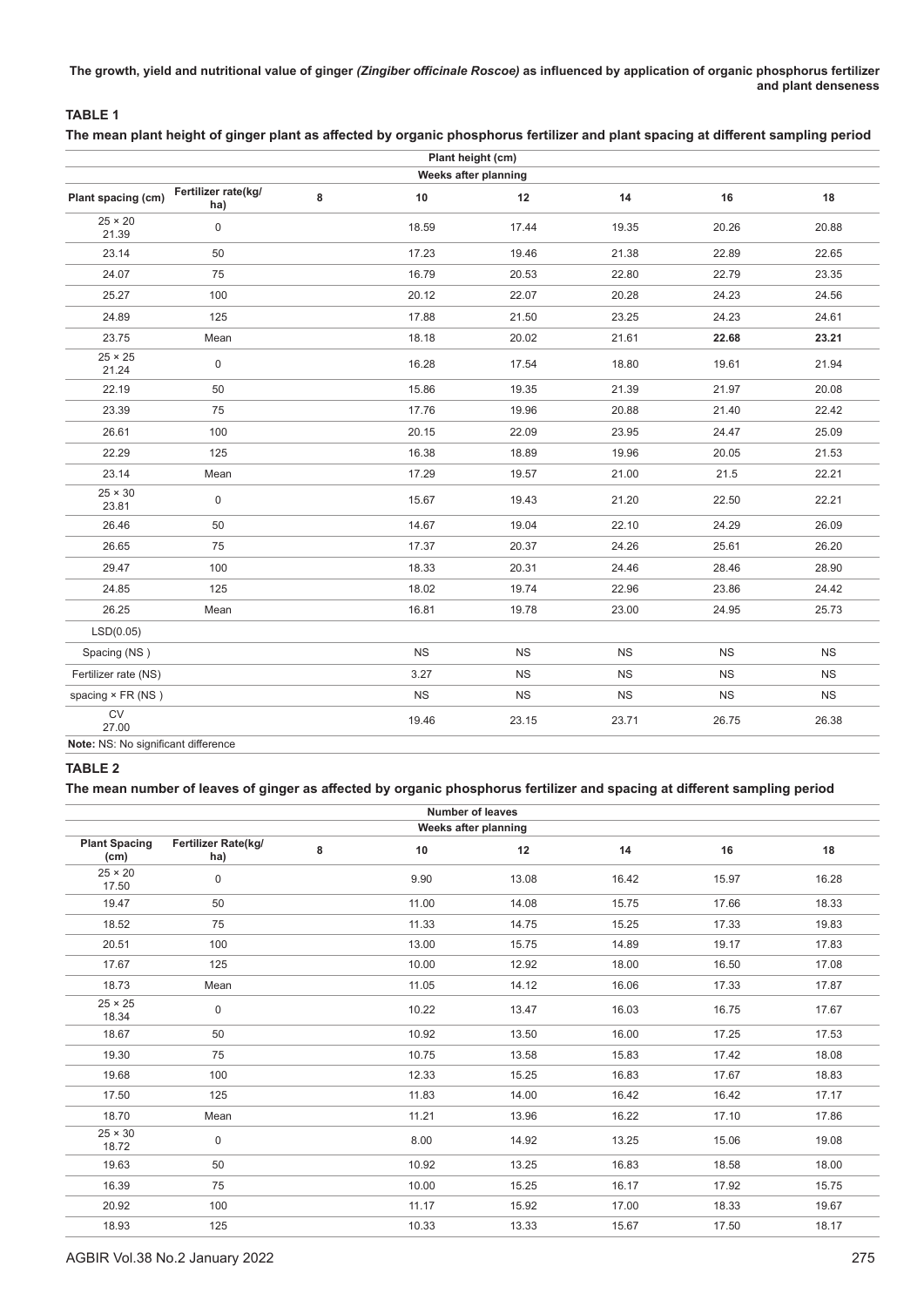# **Olunuga, et al.**

| 18.92                               | Mean | 10.08     | 14.53     | 15.78     | 17.48     | 18.13     |
|-------------------------------------|------|-----------|-----------|-----------|-----------|-----------|
| LSD(0.05)                           |      |           |           |           |           |           |
| Spacing                             |      | <b>NS</b> | <b>NS</b> | <b>NS</b> | <b>NS</b> | <b>NS</b> |
| Fertilizer rate                     |      | 2.1       | <b>NS</b> | <b>NS</b> | <b>NS</b> | <b>NS</b> |
| spacing × FR                        |      | <b>NS</b> | <b>NS</b> | <b>NS</b> | <b>NS</b> | <b>NS</b> |
| CV<br>17.21                         |      | 20.41     | 17.89     | 18.39     | 18.71     | 18.72     |
| Note: NS: No significant difference |      |           |           |           |           |           |

**Table 3**

## **Nutritional value of fresh ginger rhizomes as affected by Phosphorus fertilizer and plant spacing**

| <b>Plant Spacing</b><br>(cm) | Fertilizer<br>Rate(kg/ha) | <b>CP</b> | P         | Κ         | Ca        | <b>CF</b> | EE        | <b>TA</b> | TS        |
|------------------------------|---------------------------|-----------|-----------|-----------|-----------|-----------|-----------|-----------|-----------|
| $25 \times 20$               | $\Omega$                  | 7.64      | 22.70     | 316.50    | 15.20     | 1.98      | 2.25      | 2.74      | 3.45      |
| 19.47                        | 50                        | 7.68      | 23.80     | 333.60    | 16.30     | 2.10      | 2.31      | 2.82      | 3.65      |
| 18.52                        | 75                        | 7.73      | 24.55     | 340.10    | 16.75     | 2.13      | 2.84      | 2.35      | 3.76      |
| 20.51                        | 100                       | 7.80      | 25.46     | 354.10    | 17.65     | 2.20      | 2.40      | <b>NS</b> | <b>NS</b> |
| 17.67                        | 125                       | 7.72      | 24.70     | 346.80    | 16.85     | 2.12      | 2.34      | 2.93      | 3.75      |
|                              | Mean                      | 7.71      | 24.24     | 338.22    | 16.56     | 2.11      | 2.33      | 2.90      | 3.72      |
| $25 \times 25$               | $\Omega$                  | 8.80      | 25.84     | 350.30    | 17.64     | 2.14      | 2.36      | 3.09      | 3.83      |
| 18.67                        | 50                        | 8.83      | 25.86     | 350.35    | 17.75     | 2.20      | 2.38      | 3.11      | 3.83      |
| 19.30                        | 75                        | 8.86      | 25.96     | 352.03    | 17.82     | 2.20      | 2.39      | 3.16      | 3.84      |
| 19.68                        | 100                       | 8.94      | 26.08     | 354.65    | 17.98     | 2.35      | 2.48      | 3.21      | 3.92      |
| 17.50                        | 125                       | 8.89      | 26.05     | 354.10    | 17.88     | 2.30      | 2.46      | 3.20      | 3.90      |
|                              | Mean                      | 8.86      | 25.96     | 352.29    | 17.81     | 2.24      | 2.41      | 3.15      | 3.86      |
| $25 \times 30$               | $\Omega$                  | 8.84      | 26.30     | 361.50    | 17.80     | 2.16      | 2.39      | 3.15      | 3.15      |
| 19.63                        | 50                        | 8.85      | 26.70     | 376.50    | 18.17     | 2.19      | 2.48      | 3.26      | 3.35      |
| 16.39                        | 75                        | 8.90      | 26.75     | 376.55    | 18.35     | 2.21      | 2.50      | 3.30      | 4.40      |
| 20.92                        | 100                       | 9.13      | 26.85     | 378.17    | 18.53     | 3.40      | 2.58      | 3.40      | 4.50      |
| 18.93                        | 125                       | 9.05      | 26.80     | 378.05    | 18.46     | 2.50      | 2.56      | 3.35      | 4.47      |
|                              | Mean                      | 8.95      | 26.68     | 374.15    | 18.26     | 2.49      | 2.50      | 3.29      | 3.97      |
| LSD(0.05)                    |                           |           |           |           |           |           |           |           |           |
| Spacing                      |                           | 0.53      | 1.19      | 28.20     | 1.47      | <b>NS</b> | <b>NS</b> | <b>NS</b> | <b>NS</b> |
| Fertilizer rate              |                           | <b>NS</b> | 2.1       | <b>NS</b> | <b>NS</b> | <b>NS</b> | <b>NS</b> | <b>NS</b> | 0.61      |
| spacing × FR                 |                           | <b>NS</b> | <b>NS</b> | <b>NS</b> | <b>NS</b> | <b>NS</b> | <b>NS</b> | <b>NS</b> | <b>NS</b> |
| <b>CV</b><br>17.21           |                           | 8.3       | 20.41     | 17.89     | 18.39     | 18.71     | 18.72     | 26.70     | 16.40     |

**Note:** NS: No significant difference



**DISCUSSION**

#### **Nutritional value**

Table 3.

The result of the nutritional value of *Zingiber officinale Roscoe* as affected by Organic Phosphorus fertilizer (Aleshinloye) and plant spacing is represented in **Percentage of crude protein (CP)**

The percentage of Crude protein improved by the application of Phosphorus fertilizer (Aleshinloye) with the highest value obtained from plants treated with 100 kg  $P_2O_5$ /ha while plants treated with 0 kg  $P_2O_5$ /ha gave the least value. The